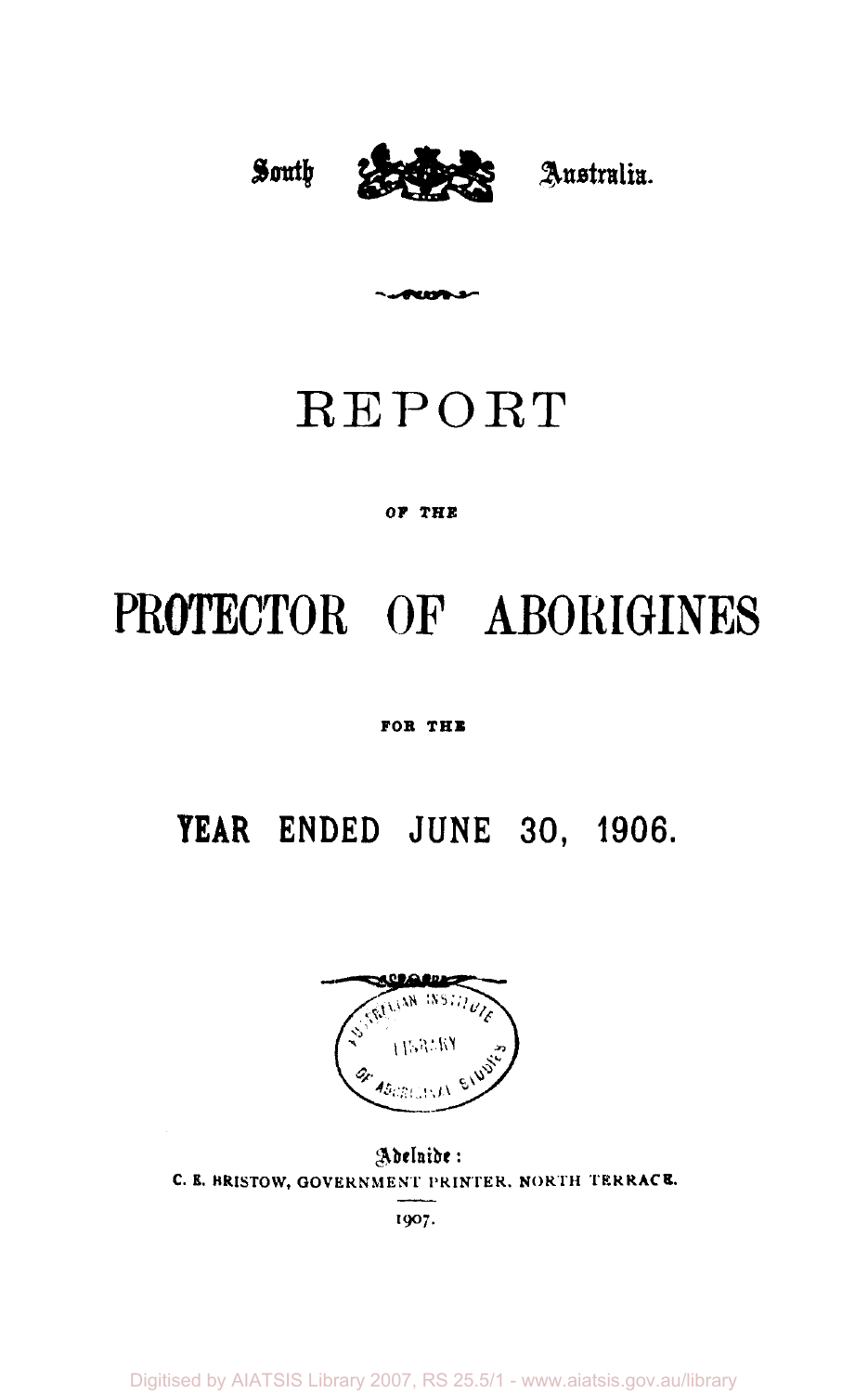7 JAN 1963

 $122$ 

## REPORT.

Aborigines Office, Adelaide, August 23rd, 1906.

I have the honor respectfully to submit for the information of the Hon. Commissioner of Public Works, &c, the following report with reference to the condition of the aborigines and the work undertaken by this department for their relief during the year ended June 30th, 1906.

The census of 1901 shows the aboriginal population of South Australia, exclusive of the Northern Territory, as—

|                                                      | 3.386<br>502 |
|------------------------------------------------------|--------------|
|                                                      | 3.888        |
| There have been reported during the year--<br>Blacks | Half-cast    |

|        | 1118-CRS. |                      | TIMIL-COOLCO. |
|--------|-----------|----------------------|---------------|
| Births | 20        | $\ddot{\phantom{1}}$ | 29            |
|        | 58        | . .                  |               |

During the five years  $1901-6$  the records show a decrease of  $250$ blacks, and an increase of 89 half-castes.

The depôts for distribution of food, elothing, medicines, &c., are  $-20$ der police, 4 at mission stations, 2 at post and telegraph offices, and  $16$ under station managers in the Far North All furnish monthly reports, enabling the condition and requirements of the natives to be investigated and dealt with, tending to promote friendly relations between them and the European settlers.

The correspondence The correspondence of this critical during the year has been 950 in-<br>rds and 1.325 outwards. wards and 1,325 outwards.<br>At Anna Creek, Far North, where there are located from 100 to 150

aborigines, Mr. Oastler, J.P., who has had charge of the depôt for forty years, reports-" All the natives here are a quiet, well-behaved lot, and as they are well cared for and looked after by Messrs. Hogarth & Warren, they are very contented, and would not be benefited by removal to a they are very contented, and would not be benefited by removal to a mission station or otherwise. They were pleased with the extra clothing supplied by the department."

In the Western districts the aborigines are reported as orderly, and there has been no recurrence of the outrages which were prevalent here two years ago.

On the Murray and Lakes some new boats have been distributed, and canoes and guns are frequently repaired, the native owners being required to pay a portion of the cost, more or less, according to their ability, to encourage habits of industry and self-reliance.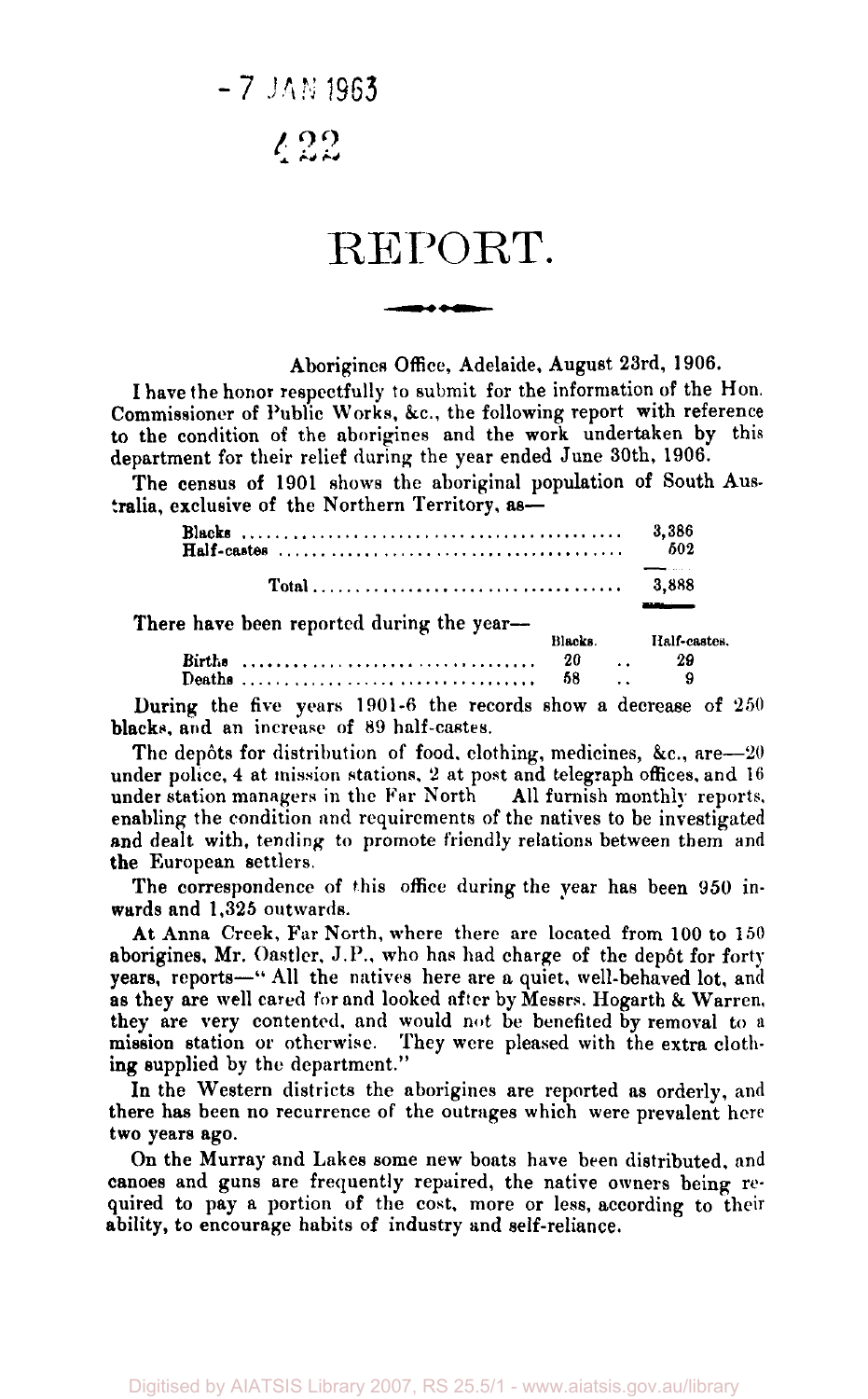| STATIONS. |
|-----------|
|           |

| Name of Station.      | Average<br><b>Number</b><br>of<br>Aborigines. | Number.<br>оf<br>Children. | Births. | Deaths. |
|-----------------------|-----------------------------------------------|----------------------------|---------|---------|
| Point McLeay          | 254                                           | 122                        | 16      |         |
| Point Pierce          | 176                                           | 102                        |         |         |
| Kopperamanna          | 96                                            | 16                         |         |         |
| Koonibba, Denial Bay  | 69                                            | 39                         |         |         |
| Manunka, River Murray | 42                                            | 21                         |         |         |
| <b>Totals</b>         | 637                                           | 300                        | 32      | 29      |
|                       |                                               |                            |         |         |

**The financial returns from these stations show that the proceeds of all produce raised thoreon during the year, amounted to £7,262, and aborigines were paid wages to the extent of £1,427.** 

**The German Lutheran community sets a good example of liberality in aid of aboriginal mission work, as during the last three years their voluntary contributions were £959, £843 , and £1,054.** 

**The necessity for some additional legislation on behalf of the aborigines was pointed out in the last year's report of this department, and it was urged that provision should be made for the legal recognition of Aboriginal mission stations as reformatory and industrial institutions, the better protection of native women and children, some system for boardingout half-caste and quadroon children and apprenticing them to some suitable employment.** 

**It is hoped that some definite action will be taken to introduce a Bill for an Aborigines' Protection Act during the present session of Parliament.** 

**It has been reported that Queensland aborigines are in the habit of crossing the South Australian Border and seeking relief at the Innaimncka depot, owing to there being no depot in their own State nearer than 200 miles. Representations have been made through the Hon. Chief Secretary to the Queensland Government.** 

#### **CRIMINAL RECORDS.**

**The convictions of aborigines during the year were—** 

| Total   39 |  |
|------------|--|

**Seven persons were convicted for supplying natives with intoxicating liquor.** 

**Thirty-six cases of sickness received kind attention in the Adelaide. Wallaroo, and Port Augusta hospitals—21 being cured, 11 relieved, and 4 died.**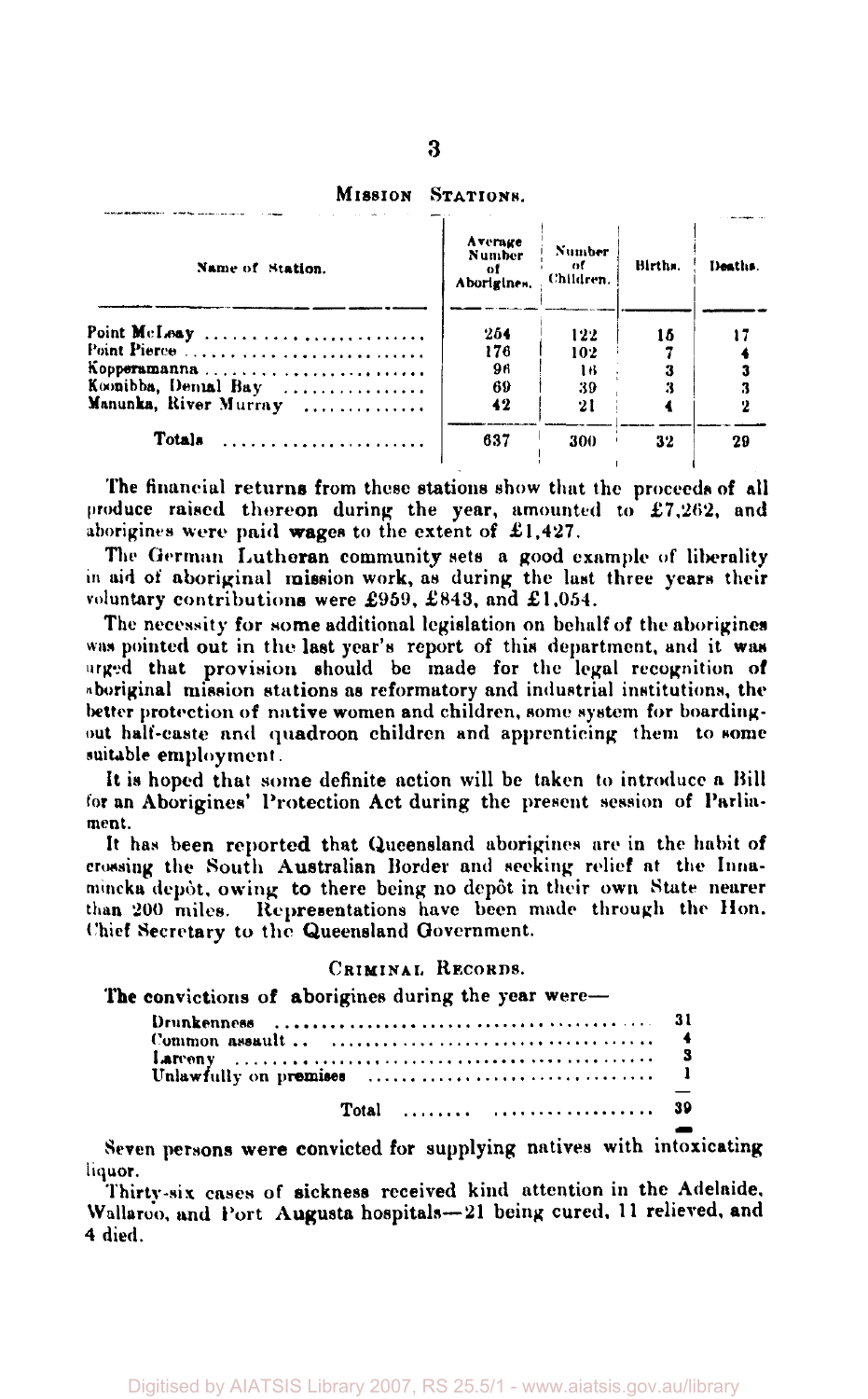The following comparative statement shows the number of aborigines and the cost of the departments in the States named :-

|                                 | South Australia. | Victoria.      | N.S. Wales.   |
|---------------------------------|------------------|----------------|---------------|
| Number of aborigines            | 3.727            | 365            | 6.910         |
| Annual vote                     | £4,410           | $\pmb{.}4.152$ | £16,106       |
| $Cost$ per head $\ldots \ldots$ | £1 3s. 7d.       | £11 7s. $6d$ . | £2 $6s$ , 7d. |

The amount voted by Parliament for the year was £4,410, and the expenditure was as under—

|                                                                        | £.      |       | s. d. |
|------------------------------------------------------------------------|---------|-------|-------|
| Provisions for 42 depots                                               | 1,081 7 |       | 10    |
|                                                                        | 661 13  |       | 5     |
|                                                                        | 147, 10 |       | 4     |
| Transport charges                                                      | 491     | 16    | ı     |
| Burial charges, aboriginals                                            | 28      | 0     | 0     |
| Boats, fishing tackle, &c.                                             |         | 76 14 | 6     |
| $F$ irewood—Old, infirm, and sick $\ldots$                             | 12      | 8     | 9     |
| Petty and travelling expenses                                          | 34      | 6     | 7     |
| Meals, aboriginal prisoners, &c.                                       |         | 27 19 | 2     |
| Telephone exchange                                                     | 10      | 0     | 0     |
| Adelaide Hospital-Contribution                                         | 10      | 10    | 0     |
| Printing and stationery                                                | 15      | 13    | 7     |
| Postage stamps and telegrams                                           | 24      | 2     | 6     |
| Receiving, storing, and issuing stores at G.P.O. stores                | 20-     | 0     | 0     |
| Clerical assistance, Sub-Protector, Port Augusta                       | 12      | 0     | 0     |
| Protector of Aborigines                                                | 210     | 0     | 0     |
| Grant-in-aid Aborigines' Friends' Association for                      |         |       |       |
| Point McLeay $\ldots \ldots \ldots \ldots \ldots \ldots \ldots \ldots$ | 1,000   | 0     | 0     |
| Grant for erection of cottages at Point Pierce for                     |         |       |       |
| Point McLeay natives                                                   | 200     | 0     | n     |
|                                                                        | £4,064  |       | 9     |

Reports are appended from the Sub-Protector, Far North, and the Point McLeay, Point Pierce, Koonibba, and Kopperamanna mission stations.

E. L. HAMILTON, Protector of Aborigines.

#### FAR NORTHERN DISTRICT.

The Sub-Protector (Mr. Clode, Port Augusta) states—

I have the honor to inform you that the general health and conduct of the aborigines in the Far Northern District during the past year has been fairly good; of course there are some exceptions, especially with the half-civilised ones.

I have visited several of the depôts myself, and in the outlying districts I have made inquiries from the police constables, and find that the natives are well cared for and that the Government rations have been judiciously distributed by the issuers.

From present prospects I think there should be a good many of the able-bodied employed on the stations, and with their native food there should not be such a heavy drain on the Government rations. From the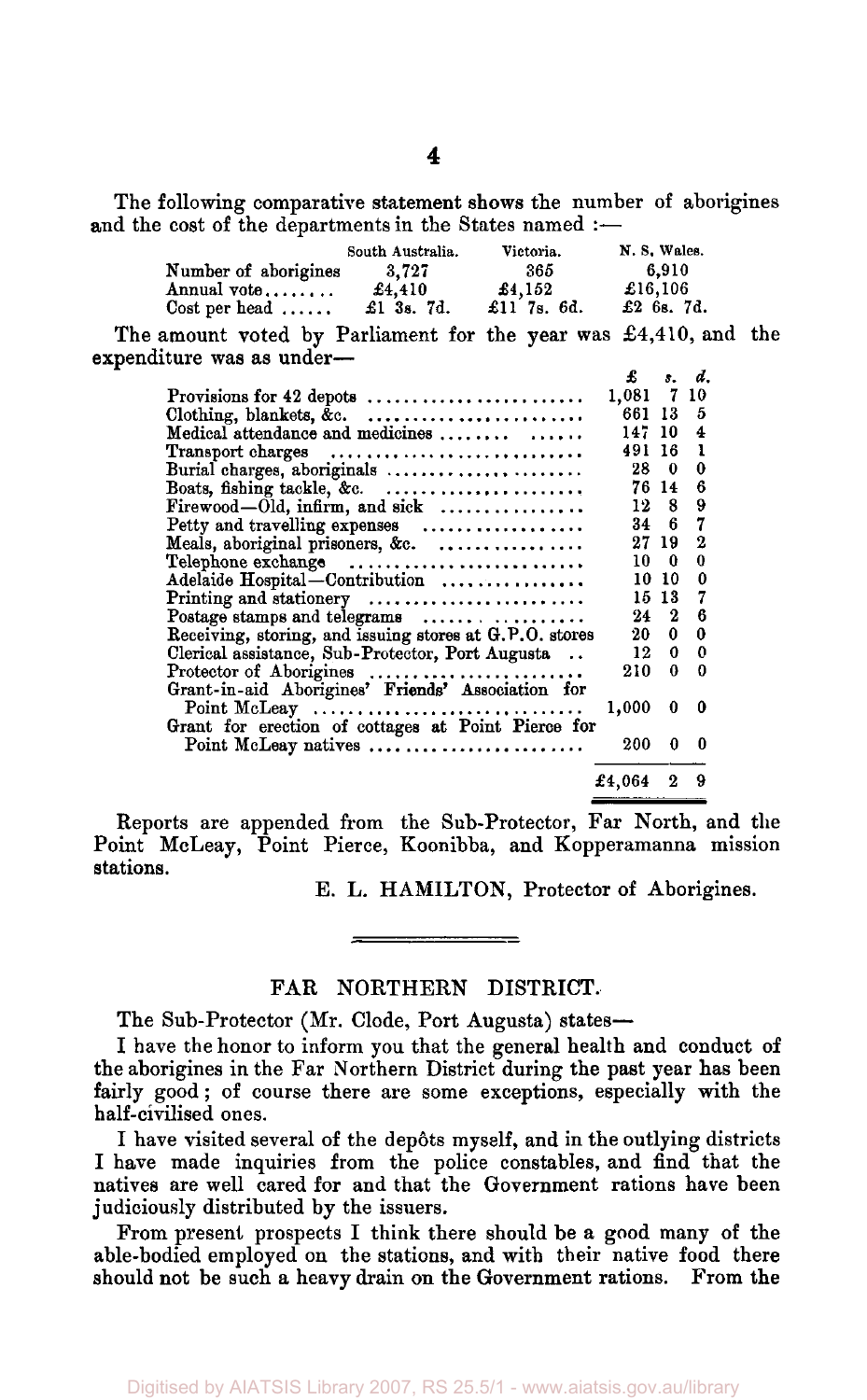police in the interior I have ascertained that the country at present is in a deplorable state, owing to such a long drought and a great scarcity of native food. The blacks in the Northern Territory are very troublesome, and have taken to cattle-killing. Ten have been arrested, and are on their way down from Alice Springs, sentenced to six months in Port Augusta Gaol. Eight were also arrested last August, and sentenced

The offences committed by natives in the southern State were—Three for larceny; one unlawfully on premises, fined  $\pounds 5$ ; and five for drunkenness. Four persons were convicted for supplying liquor to aborigines; three were fined £2 and costs, and the other £5 and costs.

I regret to say that, owing to the great heat last March, seven native women and one child perished for want of water about 25 miles from Oodnadatta. This sad occurrence was reported to you at the time.

Very few deaths have been reported. Three died in the Port Augusta Hospital during the year, and several have been attended to by Dr. Chenery, who, with the nurses, have been very kind and attentive to the sick natives.

#### POINT McLEAY MISSION STATION.

Mr. Garnett, Superintendent, states—

to six months.

The average number of aborigines at this station during the year has been  $254$ ; births,  $15$ ; deaths,  $17$ ; marriages, 2.

There have been several cases of typhoid fever, all of which, I am pleased, to report, have recovered. We have also suffered from a severe epidemic of whooping cough, which, with its complications, has carried off several of our native children.

*Farm.*—Owing to improvement of our Needles property, containing 1,900 acres, by vermin-proof fencing and clearing the scrub, the land is able to carry more stock than in the past. We have at present 19 horses, 114 horned cattle, and 1,175 sheep. An exchange of lands with Mr. Philip Charley, of Narrung Station (adjoining our mission property), has been effected, securing to the mission a home block of about 1,600 acres. This exchange will increase the productiveness of the farm. We cut 40 tons hay this year from as many acres. The barley crop at the Needles, of 50 acres, gave poor results. Lucern is being given a trial there.

There are very few rabbits on our lands. Foxes are sometimes killed. So far they have done very little damage to lambs.

*Work.*—The difficulty of finding employment for our large number of able-bodied men (50) is a serious problem which urgently needs the early attention of our legislators.

In addition to the usual round of station work and wool-washing, contracts have been made for clearing scrub lands for neighboring squatters, and carried out under supervision of our farm overseer.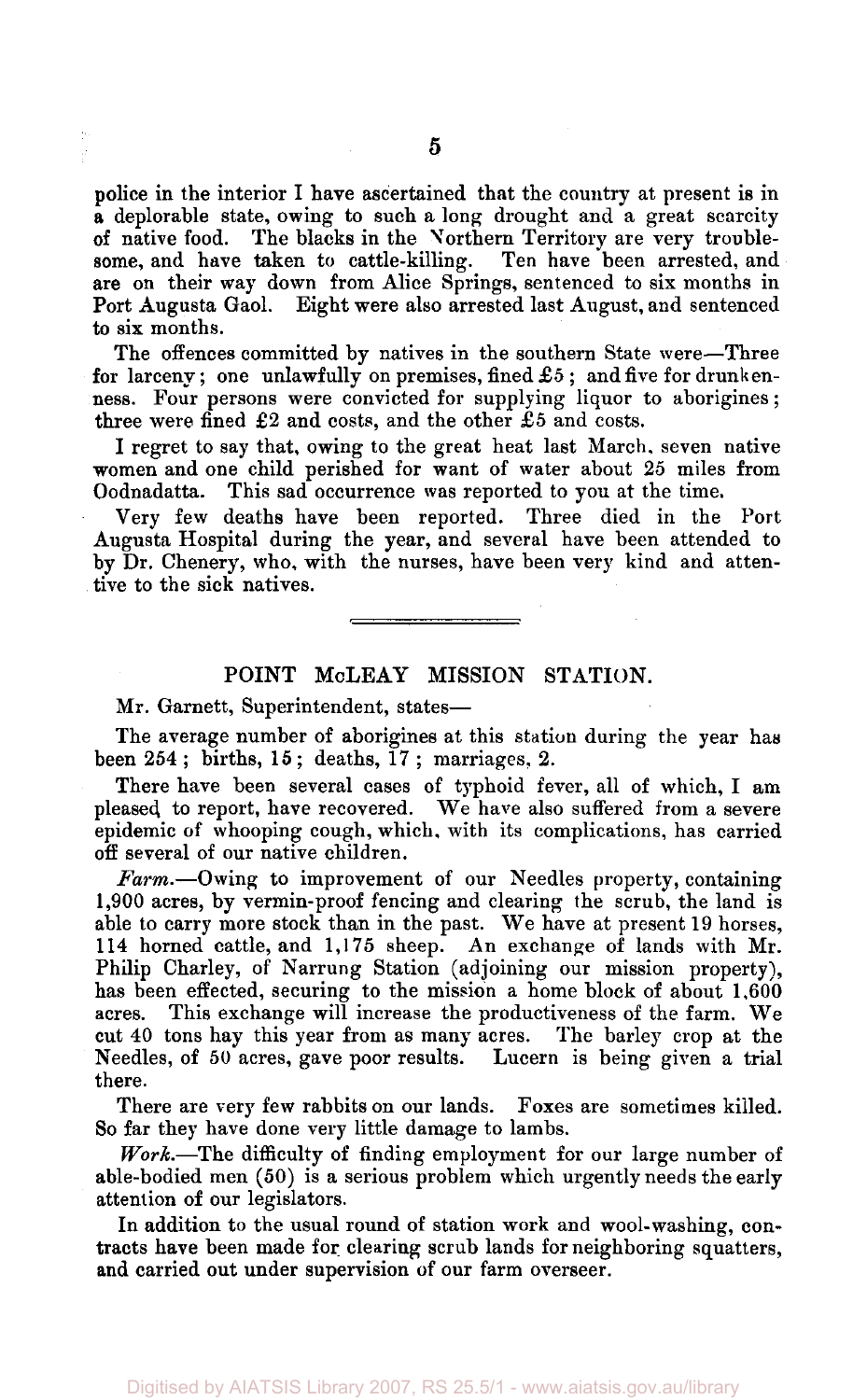*Educational.*—The school building, having been partially destroyed by fire, has been thoroughly repaired and modernised by the Education Department. The number of children on the roll is 66. The teacher, Mr. P. W. Francis, continues to get good reports on his work from the Inspector of Schools.

We have had no trouble with intoxicants on or about the mission.

Religious services are regularly held, and the church (capable of seating 140) is well filled every Sunday.

We thank the department for the stores, blankets, &c., supplied. They have been a great help, and of good quality, especially mentioning the clothing sent for aged and infirm blacks.

The writer has resigned his position as superintendent for family reasons. He has now been engaged for 12 years in mission work among the aborigines, and will continue to take a hearty interest in their future welfare.

#### **POINT PIERCE MISSION STATION.**

Mr. **B.** Lathern, superintendent, reports—

The number of natives on the station is 176, an increase of 46 for the year, viz :—Males, 44 ; females 30; children, 103. Births during the year have been 7 ; deaths, 4.

The general health of the people is satisfactory. For children this institution is an ideal spot; they grow up like mushrooms, and in a few years it will become a difficult problem to solve, viz., what to do with the boys and girls when they leave school.

Thirty-seven children are in the day school, which is under the Education Department. The attendance is generally good and the results firstclass. Religious services, with two or three exceptions, are regularly held, and the attendance improving. The Methodist and Anglican denominations conduct monthly services; the intervals are filled in by laymen or local preachers from the Maitland circuit. Most of the children attend Sunday school in the afternoon. Week evenings have variations—service of songs and sometimes prayers. This arrangement apparently appeals more to the people than prayers only.

We have no serious offences to report. Now and again we have some trouble, caused by intoxicating liquor ; recently I infer that the local hotels are better kept and liquor less easily obtained.

Shearing and harvest results were good. Wool realised over 110 bales, and from 1,000 acres of land cultivated we reaped an average of three bags to the acre of wheat and oats.

Rabbits are still numerous and no end of trouble. During the summer months we sent the poison cart round for all it was worth ; now we are paying men, women, and children for scalping.

Stock are as follows :—Sheep,  $7,000$ ; horses,  $21$ ; cattle,  $40$ ; pigs,  $40$ . The wages paid to natives vary from 3s. weekly to 3s. 8d. per day. The difference largely depends on the workman and the special kind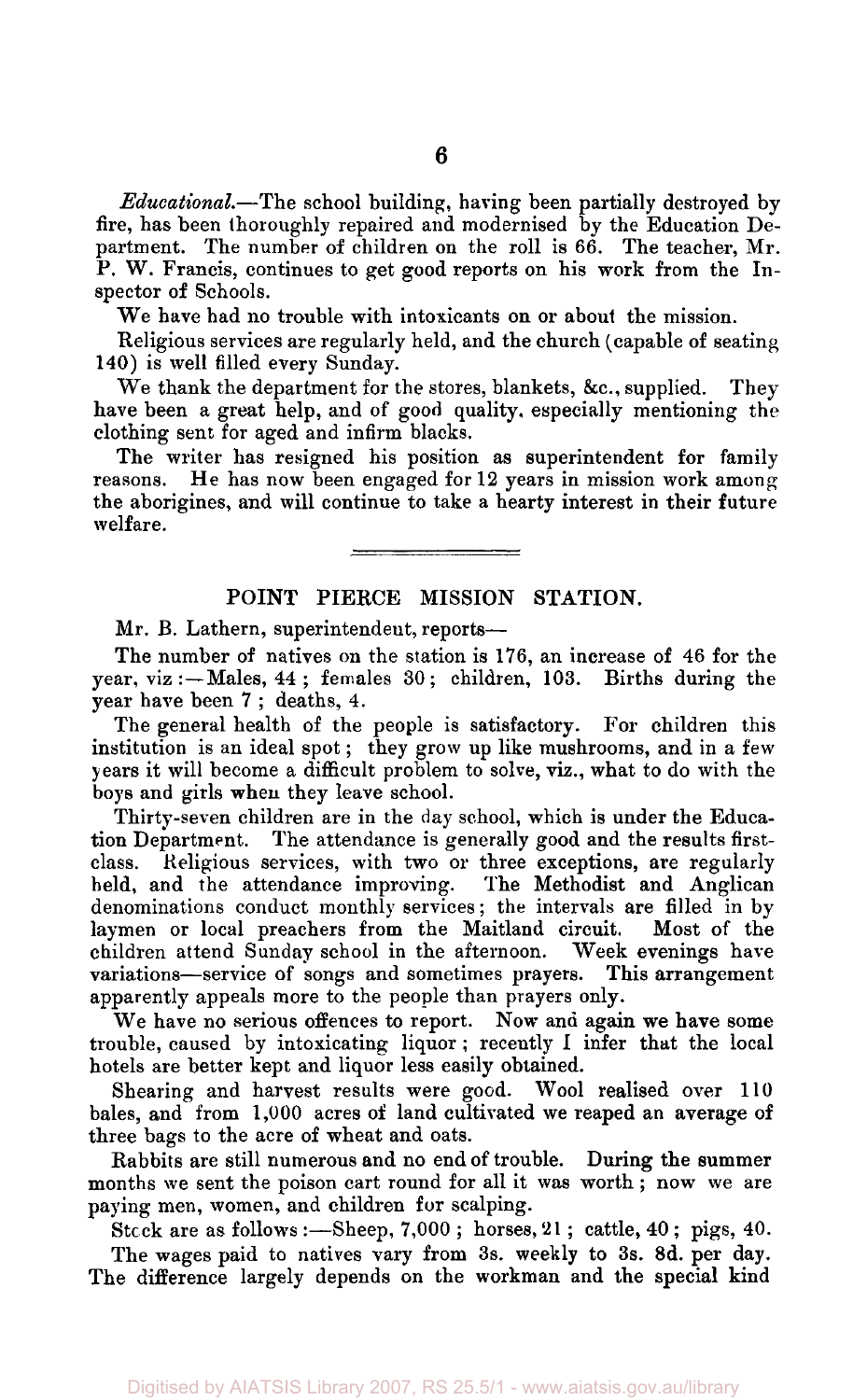For work that is not worth much we adhere to the rule—two days' work for rations, but for some sorts of work wages are paid for every day. When possible we let contracts to the people, viz. :- Shearing, fencing, scrub-cutting, dam-sinking, quarrying stores, drains, and tank excavations. For this sort of work we select the natives best adapted for the purpose, and in every case have to consider the married people with children.

Our committee of management have a rather large programme in view, and, should we succeed, oar mission reserve will be largely developed in the near future.

#### **KOONIBBA MISSION, DENIAL BAY.**

The Rev. C. **A..** Wiebusch, superintendent, states—

In the year 1897 the Evangelical Lutheran Church obtained from the Government about 16,000 acres of land for mission purposes—12,000 in the hundred of Catt and 4,000 in the hundred of Bartlett. The latter is our water resort in times of severe drought.

We can keep only a limited number of stock, as we are dependent on underground tanks for water. At present we have 15 horses, 35 horned cattle, and 18 pigs. Our main work is wheat-growing. A manager supervises the farm work. Native men assist in cultivating the land. Some do their work fairly well and receive wages accordingly ; the majority of men barely earn the necessaries of life. We find great difficulty in providing the women with suitable employment.

Since the beginning of our mission work we can record only a few good seasons, but the kind contributions from our various congregations have supplied us with the necessary means ; the donations in all amounted to £3,000, in addition to which we have supplies of clothing.

The necessary buildings, schoolhouse, ministers' and managers' houses, and usual farm requirements have been erected ; a few native families live in houses.

Although we acquired this land from the Government in 1897, we were not able to commence the real mission work before December, 1901. During this short period of four and a half years our labor among these aboriginals was under many unforeseen difficulties ; but God is crowning our work with some success. Three grown-up natives, after good instruction in the chief parts of Christian religion, have, with three infants, received the sacrament of holy baptism. Eight school children and two adults have nearly finished their baptismal instruction.

We have always paid special attention to the education of school children ; the average number during the year was 27. The work increased so much that a teacher was sent to aid the missionary.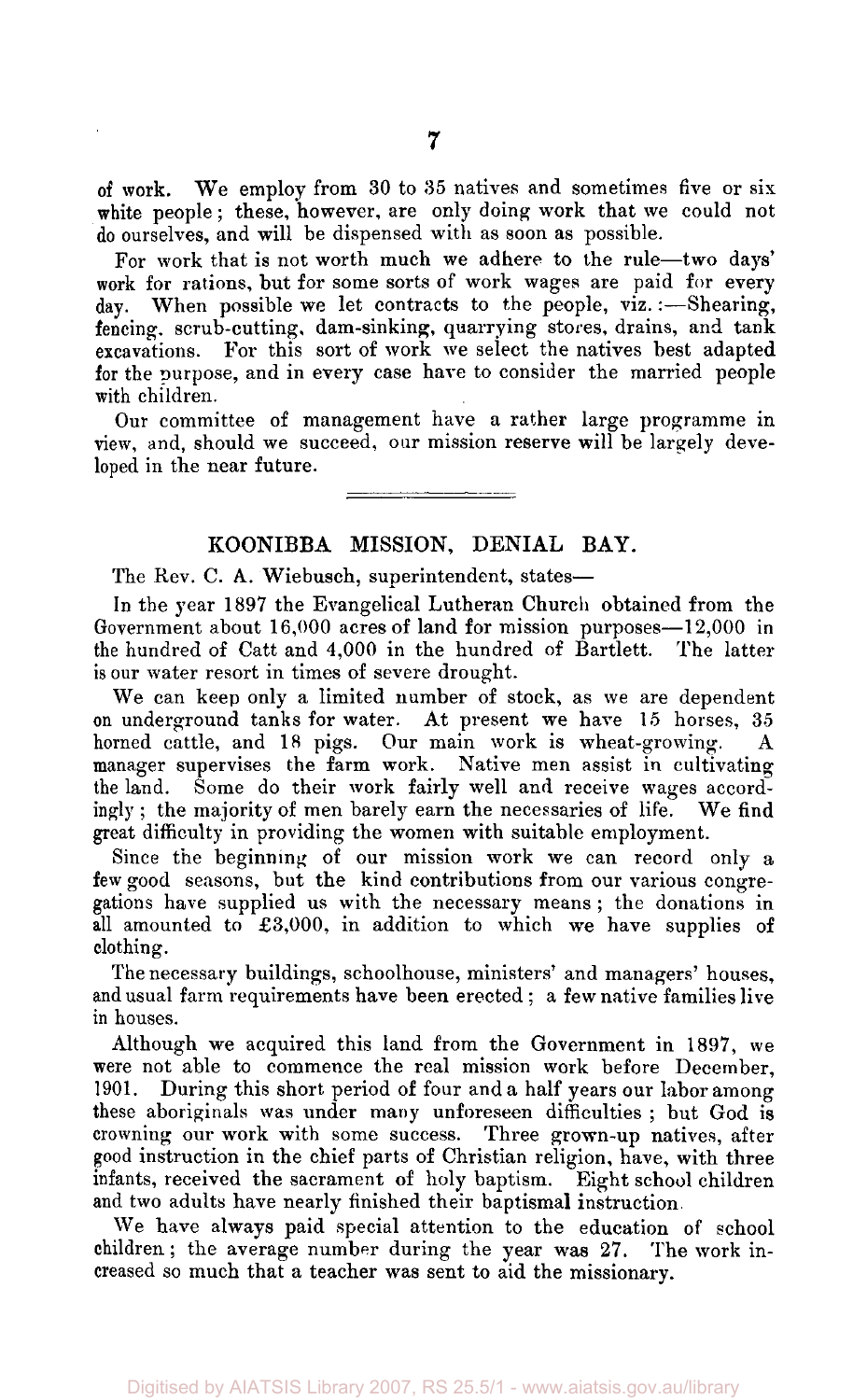Divine services are regularly held in the English language, and are well attended.

The average number of natives at the station during the past year has been 69, of whom 44 are full blacks, 20 half-caste, 5 three-quarter caste, including 39 children.

The general health and discipline have been excellent, with one exception.

The Government has kindly made our mission station the depôt for the aborigines of the district, and for the blankets and rations for the old and infirm and school children, and the occasional supplies of medicine, &c. We are very much indebted to the Aborigines' Department

As this is our first report I thought it advisable to give a more general statement in regard to our mission and the work we do among the aborigines.

<u> Tarihi ya mwaka wa 1989 ya Amanusia ya Tanzania ya Tanzania ya Tanzania ya Tanzania ya Tanzania ya Tanzania ya Tanzania ya Tanzania ya Tanzania ya Tanzania ya Tanzania ya Tanzania ya Tanzania ya Tanzania ya Tanzania ya T</u>

#### KOPPERAMANNA MISSION, COOPER'S CREEK.

The Rev. L. Kaibel, chairman of the Evangelical Lutheran Mission, states—

We have at present 96 natives in the station ; 62 of these belong to the Christian Church, some of them for a long time. In regard to their moral life much is to be desired, as their old habits, to which they have been used, break out now and again; also their want of veracity is to be deplored, otherwise they have willingly submitted to rule and order. They have worked hard, having had extra work ferrying over the Cooper all goods and chattels to and from Queensland.

As the North about here is at present abounding in feed and water the blacks will be in no want, having plenty of eggs, water birds, and later on fish will be available.

In adult cases the deaths are caused by consumption.

There have been a few marriages ; but I am sorry to say the fecundity of the black women seems a thing of the past; this may be caused partly by the tendency of the women to grow unnaturally fat and partly from their past lives. We try to place young married couples into tworoomed houses, and some of the women keep the rooms clean and tidy; others are less satisfactory in their habits. We intend to offer small prizes for the best-kept house, as an inducement to keep them orderly.

The Rev. F. G. Reuther, being compelled by ill-health to retire from his work here, our arrangements at present to supply his place are incomplete. The Rev. F. Bogner, who has had the out-door management of the station, is working himself now into the language of the blacks, so as to be able to teach and preach in ' Dieri," and thus we hope to be able to keep on the good work of educating the blacks to a useful Christian life.

The stock of this station now consists of—3,400 sheep, 500 cattle, 170 horses, 600 goats.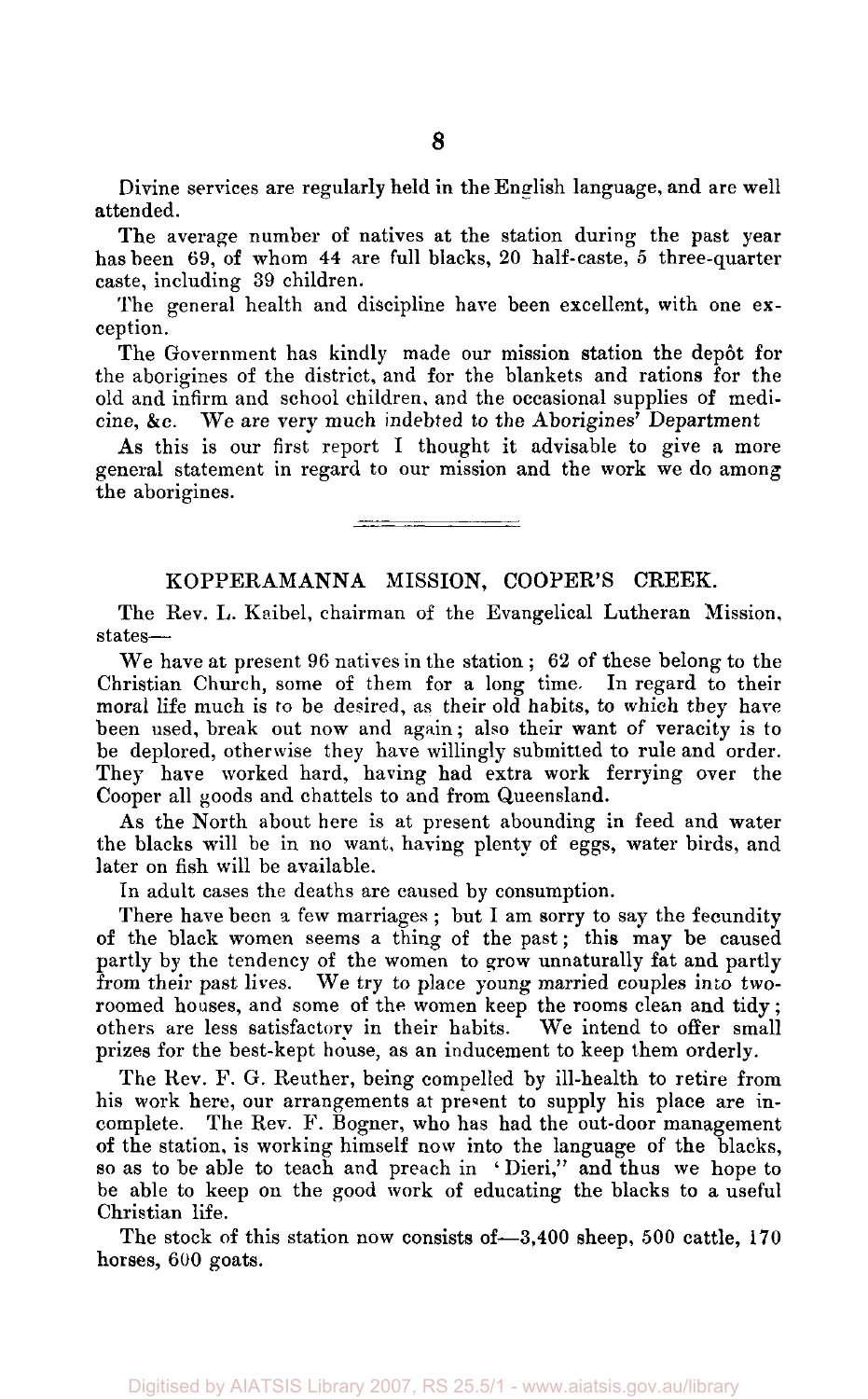

#### AN ABORIGINAL KING.

The King of the Warramunga tribe of aborigines, who inhabit the country near Tennant's Creek, died in the Adelaide Hospital on Sunday, September 15th, 1889. Deceased, who was better known as Mr D. Lindsay's (the explorer) black boy Dick, was about 19 years of age, and was 6ft. 6in. in height. He had been with Mr. Lindsay in all his journeys since 1886, and had proved a very faithful and trustworthy attendant. He was a perfect gentleman in his behavior, never misconducting himself in any way, and when he became King of the Warramungas, through the shooting of his brother last year, his aspirations for a higher form of life than he could get by going back to his tribe prevented his assuming his royal rank. He seemed to have a very fair idea of a future state, and frequently asked the nurses to read the Bible to him. About four months since he went into the Adelaide Hospital suffering from tumors on the chest, and, despite every attention, succumbed to tuberculosis. Dick was a good representative of a large tribe, and was introduced to more representatives of the English nobility than perhaps any other Australian aborigine. During the holding of the Jubilee Exhibition many visitors sought his acquaintance, and all found him intelligent and pleasing in his manner. Mr, Lindsay, who was very much attached to Dick, feels his death very keenly, and says he was the best specimen of an Australian black he has ever met.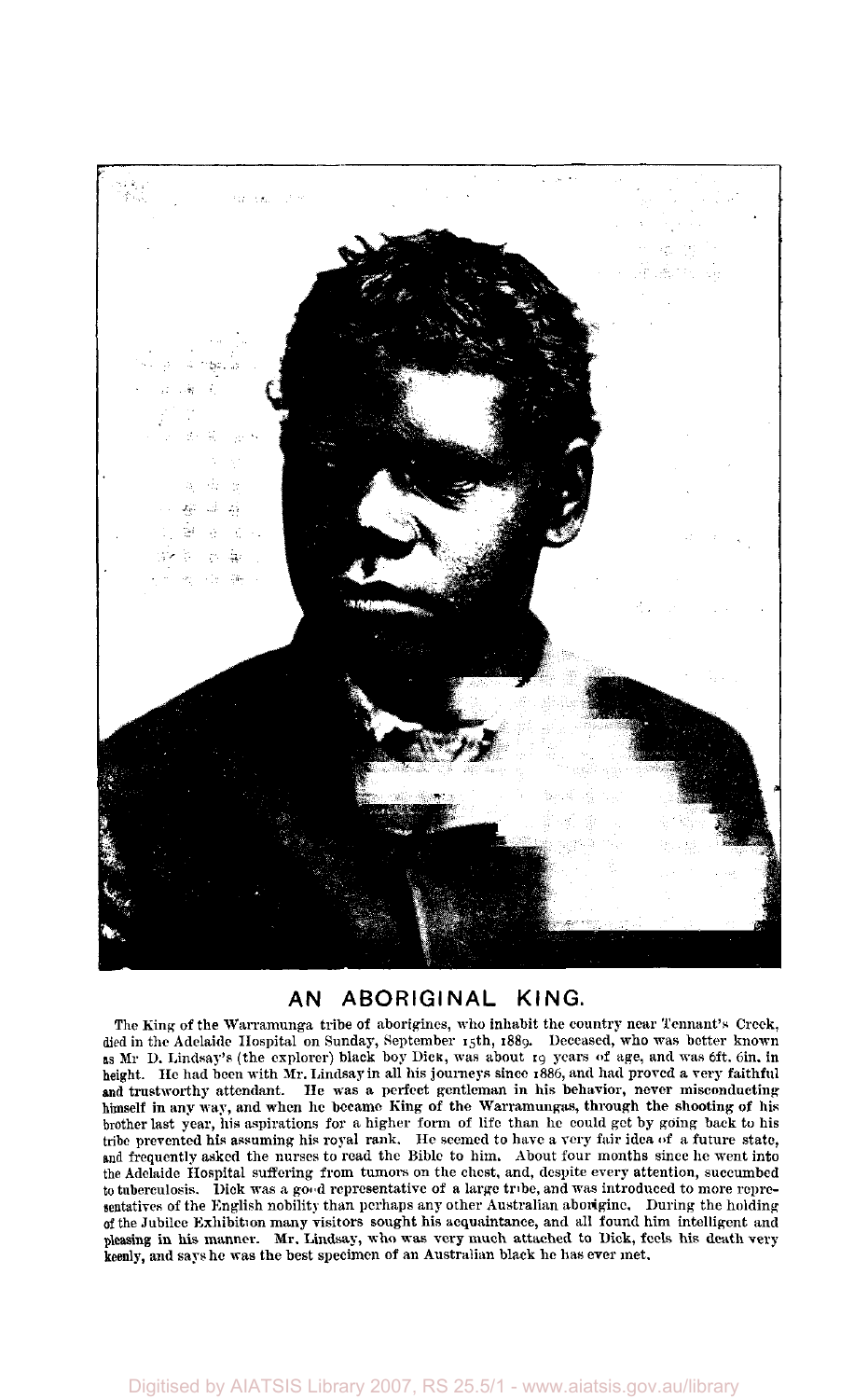

### POINT PIERCE NATIVES-THREE GENERATIONS.

Digitised by AIATSIS Library 2007, RS 25.5/1 - www.aiatsis.gov.au/library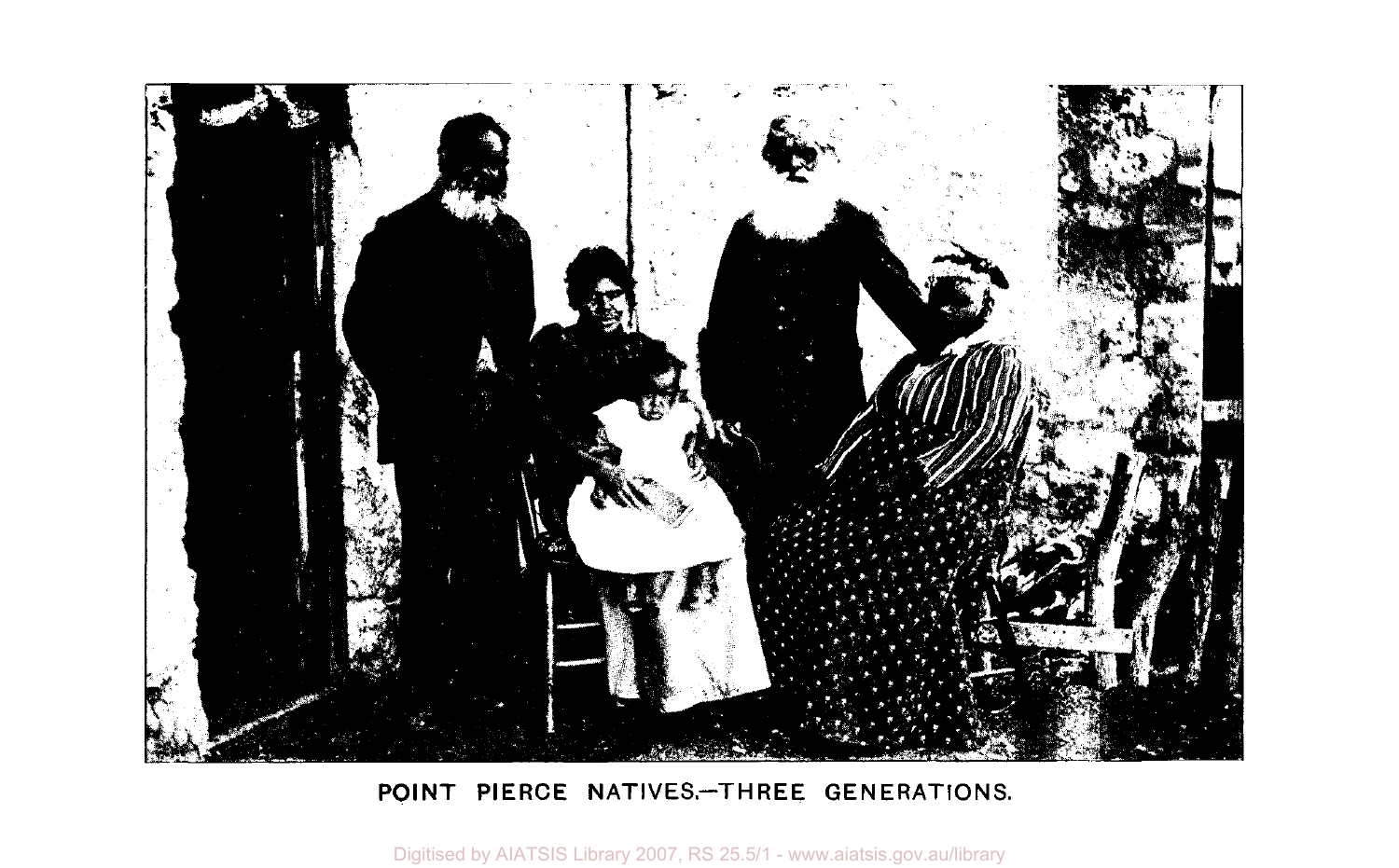![](_page_10_Picture_1.jpeg)